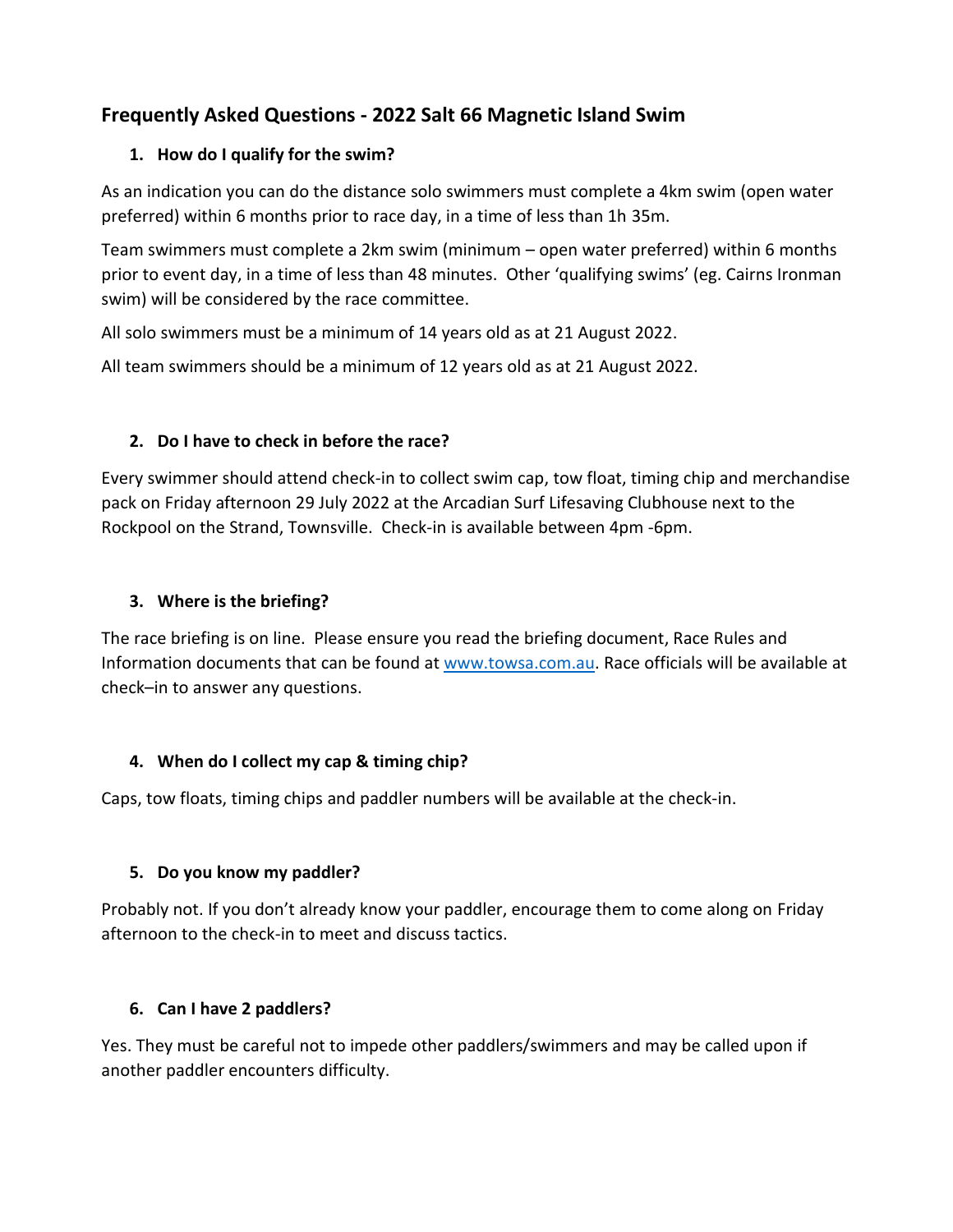#### **7. How do I get to the start-line?**

Meet at the Sealink Breakwater Ferry Terminal by 6.15am Saturday to get to the island and catch the shuttle bus. TOWSA members will be there to assist and guide you if this is your first time.

### **8. How does my paddler get to the start-line?**

Many paddle over. Some should go with the team support boat. The Barge 'Hercules' and vessel ''Rhino Dive'' will collect craft from Strand Park Beach from 6am Saturday and leave shortly after.

### **9. Will the Surf Club on the Island be open?**

Yes, and Public toilets are located nearby.

### **10. Will there be a bag drop that takes my bag back to the Strand Beach?**

Yes, follow directions at the final briefing. Please ensure your bag is sealed and has your name on it – no open plastic bags please as your belongings may get lost.

### **11. What happens if there is bad weather?**

In the event of inclement weather or swim conditions, the event venue may be changed or cancelled prior to commencement at the sole and unquestionable discretion of the Race Director. If, during the event, the event conditions become dangerous or unsafe, the event may be cancelled without notice.

### **12. What happens if there is a shark sighting?**

IRBs and support boats will be notified and swimmers in the vicinity evacuated.

## **13. What happens if I can't finish the swim?**

Signal to your paddler to get assistance of an IRB. Please ensure the race recorders are made aware and your timing chip is returned. You can pick up your towel at the finish line.

## **14. When can the duo / team's swimmers swap over?**

Duo and Team swimmers can change at any time after the 1km buoy. Changeovers must occur in the water and boats should be clear of swimmers. The 2km, 4km & 6km buoys are for guidance only.